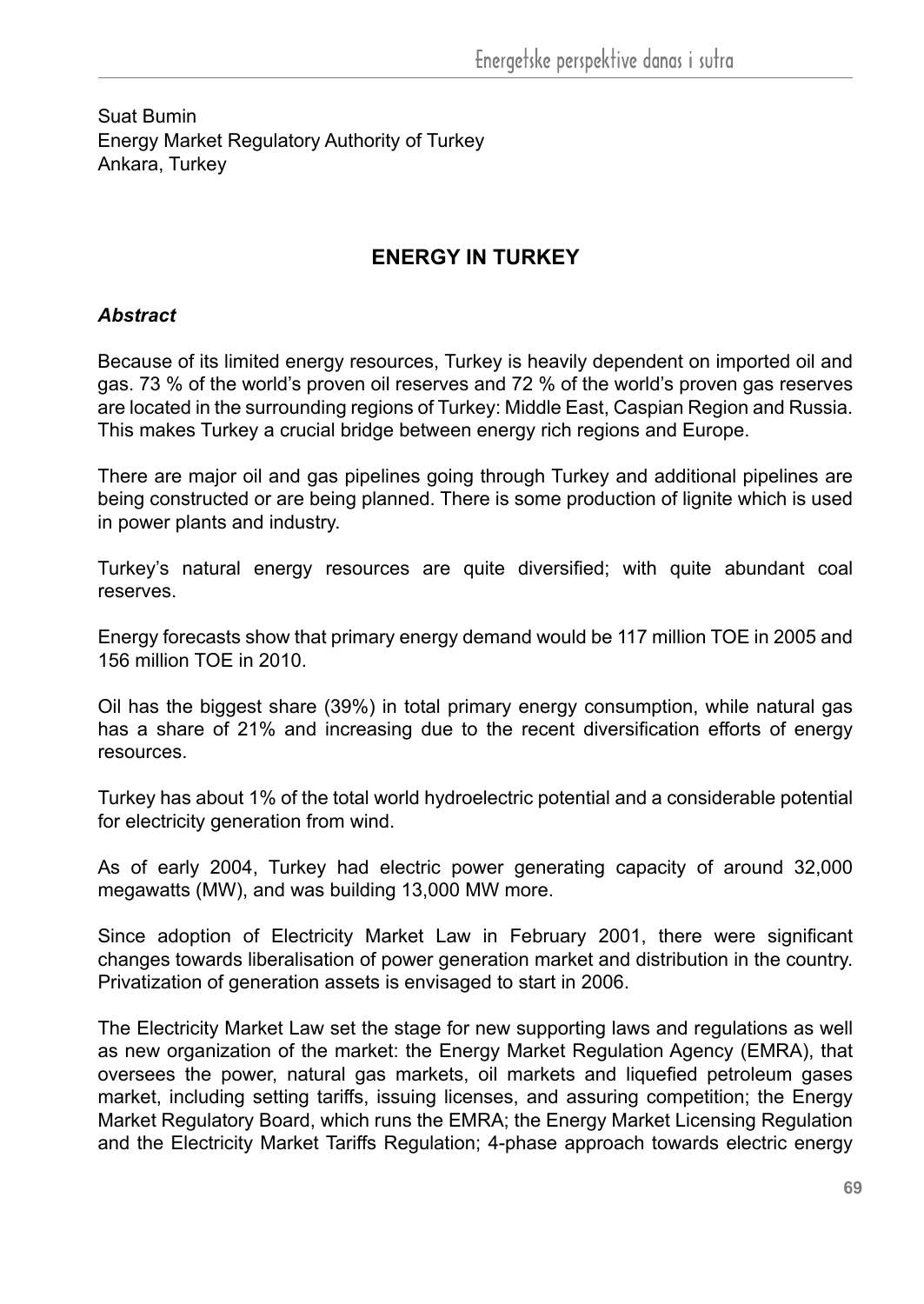market competition that aims towards establishment of Market Financial Reconciliation Centre for balancing and settlements.

# **ENERGIJA U TURSKOJ**

#### *Sažetak*

Zbog svojih ograničenih izvora energije, Turska je vrlo ovisna o uvozu nafte i plina. 73 posto svjetski rezervi nafte i 72 posto svjetskih rezervi plina nalazi se u okolnim područjima Turske, što tu zemlju čini ključnim mostom između područja bogatih energijom i Europe. Kroz Tursku prolaze glavni naftovodni i plinovodni pravci, a trenutno su u izgradnji ili se planiraju i drugi plinovodni pravci. Prisutna je i proizvodnja lignita koji se koristi u proizvodnji električne energije i u industriji.

Prirodni energetski resursi Turske su raznoliki s prilično velikim zalihama ugljena.

Energetske prognoze pokazuju da će 2005. godine potrošnja primarne energije biti na razini od 117 milijuna, a 2010. godine 156 milijuna ekvivalentnih tona nafte.

U potrošnji primarne energije najveći je udio nafte od 39 posto, dok je udio prirodnog plina od 21 posto u porastu zbog nedavnih nastojanja diversifikacije izvora energije.

Turska raspolaže s oko 1 posto svjetskog hidro-potencijala te ima značajan potencijal za proizvodnju električne energije iz vjetra.

Početkom 2004. godine Turska je imala oko 32 000 MW kapaciteta za proizvodnju električne energije i još 13 000 MW u izgradnji.

Od usvajanja Zakona o tržištu električne energije, u veljači 2001. godine, dogodile su se značajne promjene prema liberalizaciji tržišta u proizvodnji i distribuciji električne energije u zemlji. Privatizacija proizvodnih kapaciteta treba početi 2006 godine.

Zakon o tržištu električne energije postavio je osnove za nove pripadajuće zakone i regulative kao i za novu organizaciju tržišta: Regulatorna agencija za tržište energije (Energy Market Regulation Agency - EMRA), koja nadgleda tržišta električne energije, prirodnog plina, nafte i ukapljenog plina, uključujući tu i utvrđivanje tarifa, izdavanje dozvola i osiguranje uvjeta konkurencije; Regulacijsko vijeće za tržište energije koje upravlja Agencijom; Propisi o izdavanju dozvola za djelovanje na energetskom tržištu; Propisi o utvrđivanju tarifa na tržištu energije; 4-fazni pristup kompetitivnom energetskom tržištu električne energije koji ima za cilj uspostavljanje Centra za tržišna financijska poravnanja, za bilanciranje i rješavanje sporova.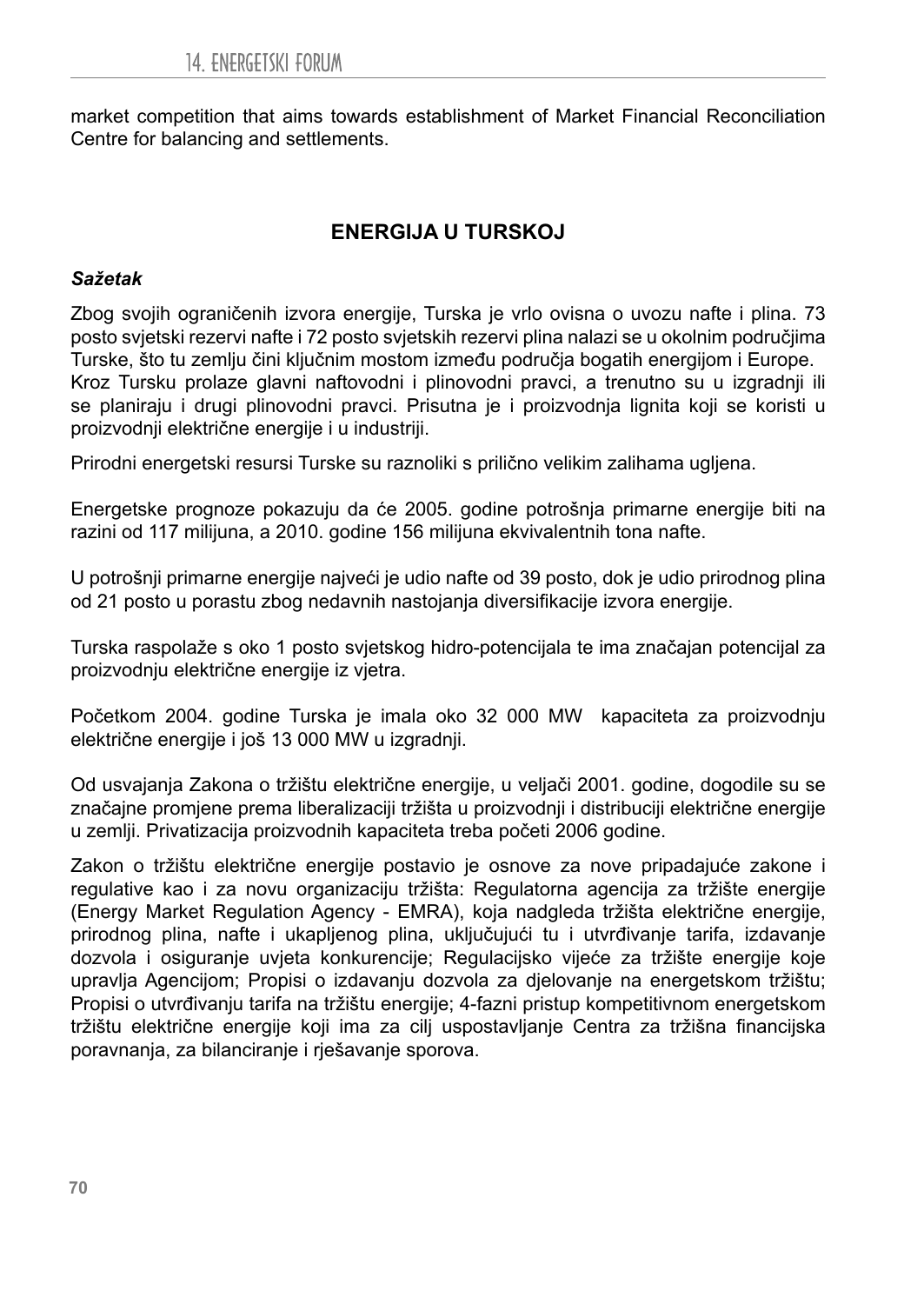### *1. GENERAL INFORMATION OF TURKEY*

The Republic of Turkey has population of 72 million. All of Turkey's area in Asia except for about 5% in the far northwest that is separated from the rest of the country by the Dardanelles and Bosphorus straits, and the Sea of Marmara. Turkey is bordered by Bulgaria, the Black Sea, and Georgia to the north, Armenia and Iran to the east, Iraq, Syria, and the Mediterranean Sea to the south, and Greece and the Aegean Sea to the west. The capital city, Ankara, is located in the north central part of the country, Turkey's currency, New Turkish Lira, has an exchange rate of about 1.35 lira to the U.S. dollar (as of October 2005).

### *2. ENERGY OVERVIEW*

Because of its limited energy resources, Turkey is heavily dependent on imported oil and gas. There are major oil and gas pipelines going through Turkey and additional pipelines are being constructed or are being planned. There is some production of lignite which is used in power plants and industry.

### *2.1. Oil*

As much as 73 % of the world's proven oil reserves and 72 % of the world's proven gas reserves are located in the surrounding regions of Turkey: Middle East, Caspian Region and Russia. This makes Turkey a crucial bridge between energy rich regions and Europe, which spends approximately 300 billion dollars per year for the imported energy resources.

Therefore, Turkey is commonly referred to as 'The Energy Bridge between the East and the West'. While developing projects to meet its own energy demand, Turkey also wants to serve as the most feasible route on the way to the European and world markets.

Turkey's natural energy resources are quite diversified; hard coal, lignite, asphaltite, oil, natural gas, hydro, geothermal, wood, animal and plant wastes, solar and secondary energy resources such as coke and briquettes are produced and consumed. Although Turkey's oil and natural gas reserves are limited, coal reserves are quite abundant.

Energy forecasts show that primary energy demand would be 117 million TOE in 2005 and 156 million TOE in 2010. However, share of indigenous productions to meet the energy demand of Turkey are expected to be 42 % in 2005 and 38 % in 2010. Over the years, the share of indigenous production will decrease progressively and Turkey will need to import a total 96 million TOE of energy in 2010.

In Turkey, lignite has the biggest share in total primary energy production with 43 percent. The complex geology that carries high risks inhibited exploration and for this reason oil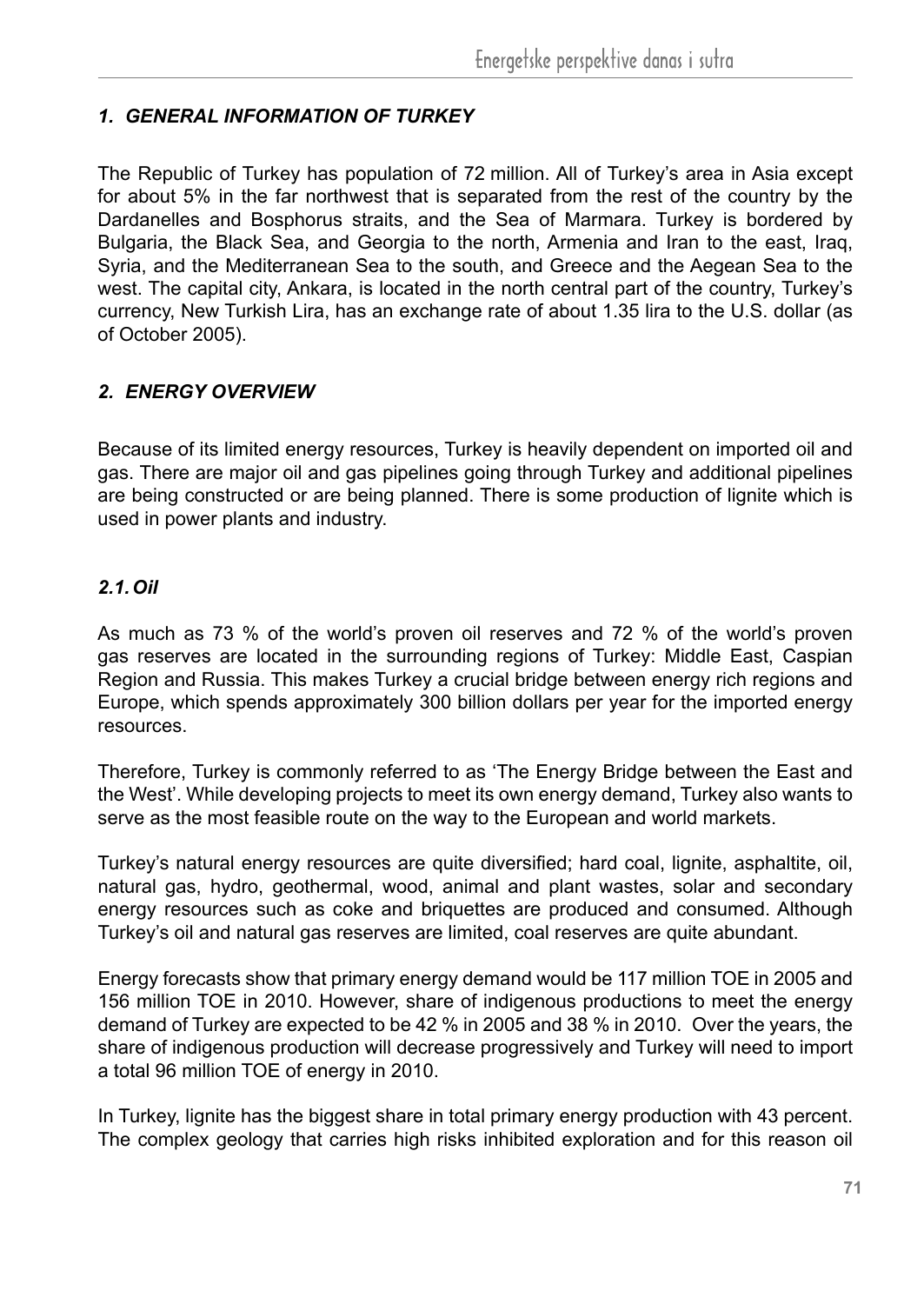has a share of 13 percent and natural gas has a share of 1 percent in primary energy production.

Oil has the biggest share (39%) in total primary energy consumption, while natural gas has a share of 21%. Due to the efforts in energy resources diversification, use of natural gas that has been introduced into Turkish economy recently, is rapidly growing.

Turkey has proven reserves of approximately 229 million barrels of oil, most of which are located in the Hakkari Basin in the southeast of Turkey. These fields consist of small deposits which have tended to become depleted over the years, increasing extraction costs. However, approximately 20 oil companies in Turkey have been exploring for new deposits in southern and southeastern Turkey, in the European provinces, and in the Black Sea shelf region. There are also potential offshore deposits in the Aegean Sea, but Greece has conflicting claims on this area.

The annual oil consumption of Turkey is approximately 30 million tons. While 82% of total consumption, corresponding to 24.6 million tons, is supplied from imports, only 18% is supplied from indigenous production. Major suppliers of crude oil to Turkey are Saudi Arabia, Iran, the UAE, Libya and Russia.

The 99 percent of Turkey's proven oil reserves lay under Southeast Anatolian territories. Again the major part of Turkey's proven natural gas reserves lay essentially in Thrace and in less quantity in Southeastern Anatolia.

The company Turkish Petroleum Refineries (TUPRAS), which has four main refining complexes, dominates refining in Turkey: Batman in the Southeast, Aliaga near Izmir, Izmit near Istanbul and the Central Anatolian Refinery at Kirikkale near Ankara. Turkey's only private refinery is ATAS, near Mersin on the Mediterranean coast, a joint venture of Biritish Petroleum, Shell and local Turcas Petrolculuk. The total refining capacity of these five refineries is 32 million tons/year. Recently, Tupras was partially privatized through IPO with 51% sold to investors for about \$ 8 billion.

The other major refinery company in Turkey is Anadolu Tasfiyehanesi AS (ATAS), which is partly owned by ExxonMobil (51%), Shell (27%), BP Amoco (17%), and the Turkish company Marmara Petrol (5%).

Main pipelines of Turkey are: Iraq - Turkey Crude Oil Pipeline with a capacity of 70.9 million tons/year, Batman-Dörtyol Pipeline with a capacity of 3.5 million tons/year and Yumurtalik - Kirikkale Pipeline with a capacity of 5 million tons/year.

The main oil company is the government-owned Turkish State Petroleum Company (TPAO), which accounts for approximately 80% of Turkey's oil production. The rest is mainly produced by Royal Dutch Shell and ExxonMobil.

As Turkey's economy has expanded in recent years, the consumption of oil has increased. This growth in consumption is expected to continue at a rate of about 2-3% per year.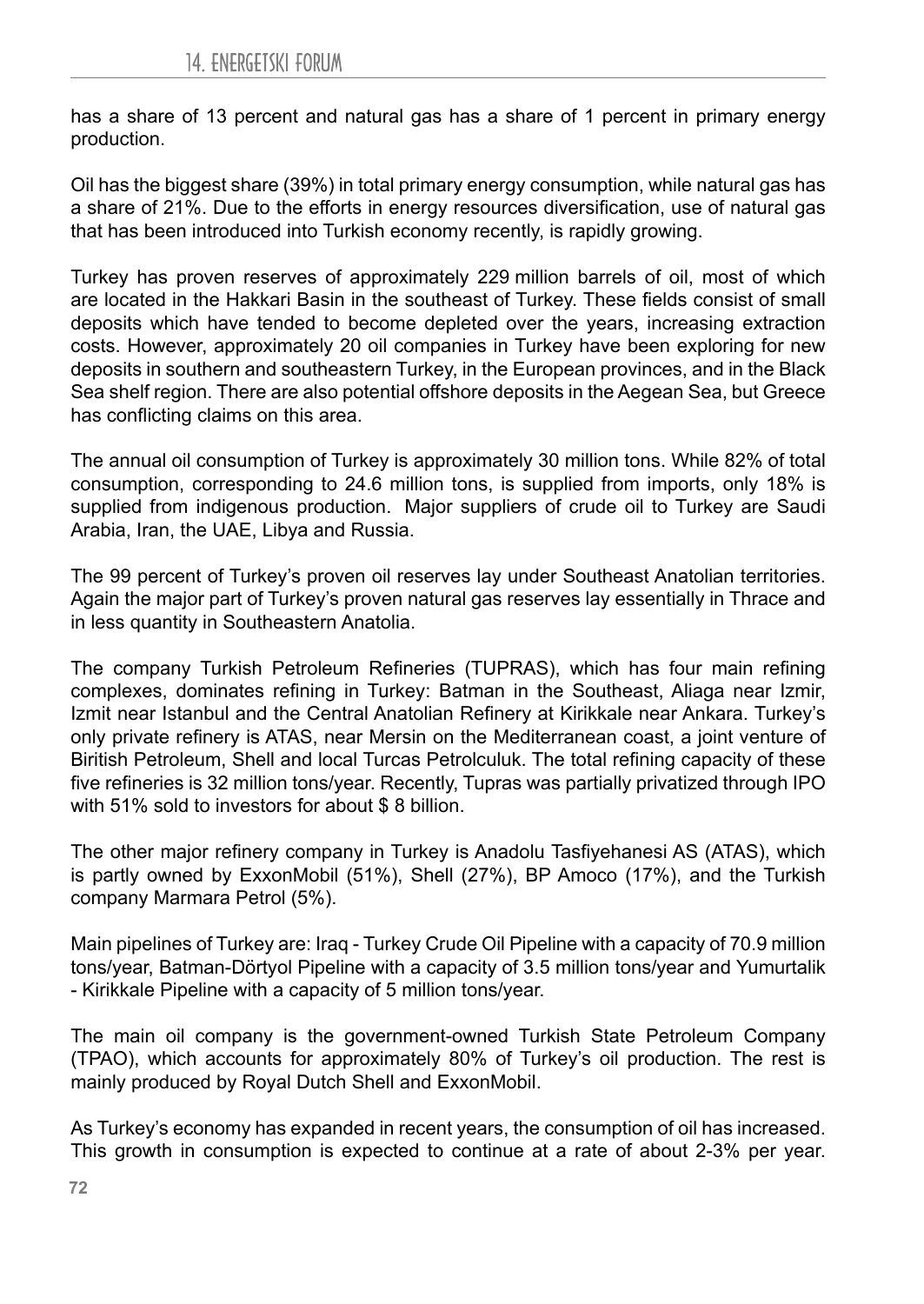Turkey expects that much of its future oil will come from countries in central Asia, such as Azerbaijan and Kazakhstan. TPAO is a partner in oil ventures in these countries.

Petrol Ofisi AS (POAS), the formerly state-owned petroleum distribution company, is now mostly privatized; 51% of POAS was sold to investors in 2000 in an IPO that raised \$1.26 billion for the Turkish government. POAS currently operates most gas stations in Turkey.

In July 2002, the Turkish government announced its intention to sell its remaining 25.8% share in POAS to Dogan Petrol Yatirimlari AS, the majority shareholder.

Total product output from Turkey's refineries and upward trend over the last decade, except in 1999 when a major earthquake severely damaged the Izmit refinery.

### *2.2. Natural Gas*

In Turkey, natural gas transmission is the responsibility of a state-owned company, BOTAS (Petroleum Pipeline Corporation). BOTAS handles oil and gas pipelines, and also has the monopoly of import, distribution, pricing, and sale of natural gas in Turkey.

Turkey's natural gas consumption is expected to grow rapidly, quadrupling within the next 20 years, with 1,400 bcf consumption projected for the year 2020. Getting this capacity by domestic production would require \$4.5 billion in foreign investment over about next 20 years.

Presently, the largest share of Turkey's imported natural gas comes from Russia, much of it via the newly-completed Blue Stream Pipeline, which provides Turkey with 14.1 trillion cubic feet (Tcf) of gas over the period of a 25-year agreement that began in 2002. However, Turkey is trying to diversify its sources, and is considering Turkmenistan, Kazakhstan, Uzbekistan, Egypt, Nigeria, Iraq, and Iran as possible sources. Under a 25 year deal signed in 1996, Turkey plans to buy 3 billion cubic meters (bcm) of natural gas per year from Iran through 2007, after which the amount will increase to 10 bcm annually. In December 2001, gas deliveries from Iran finally began, after repeated delays. Gas purchases from Iran could total \$23 billion over the arrangement period.

### *2.3. Coal*

Turkey has both hard coal and lignite deposits. The hard coal deposits are mostly located in the western part of the country, in the Zonguldak Basin, which has more than 700 million metric tons of workable reserves, about 80% of which can be coked. Lignite deposits are widespread and plentiful; reserves are estimated to more than 8 billion metric tons (7th largest in the world), most of which is economically mineable, though only about 7% has a heat content of more than 3,000 kilocalories per kilogram. About 40% of the Turkey's lignite is in the Elbistan Basin.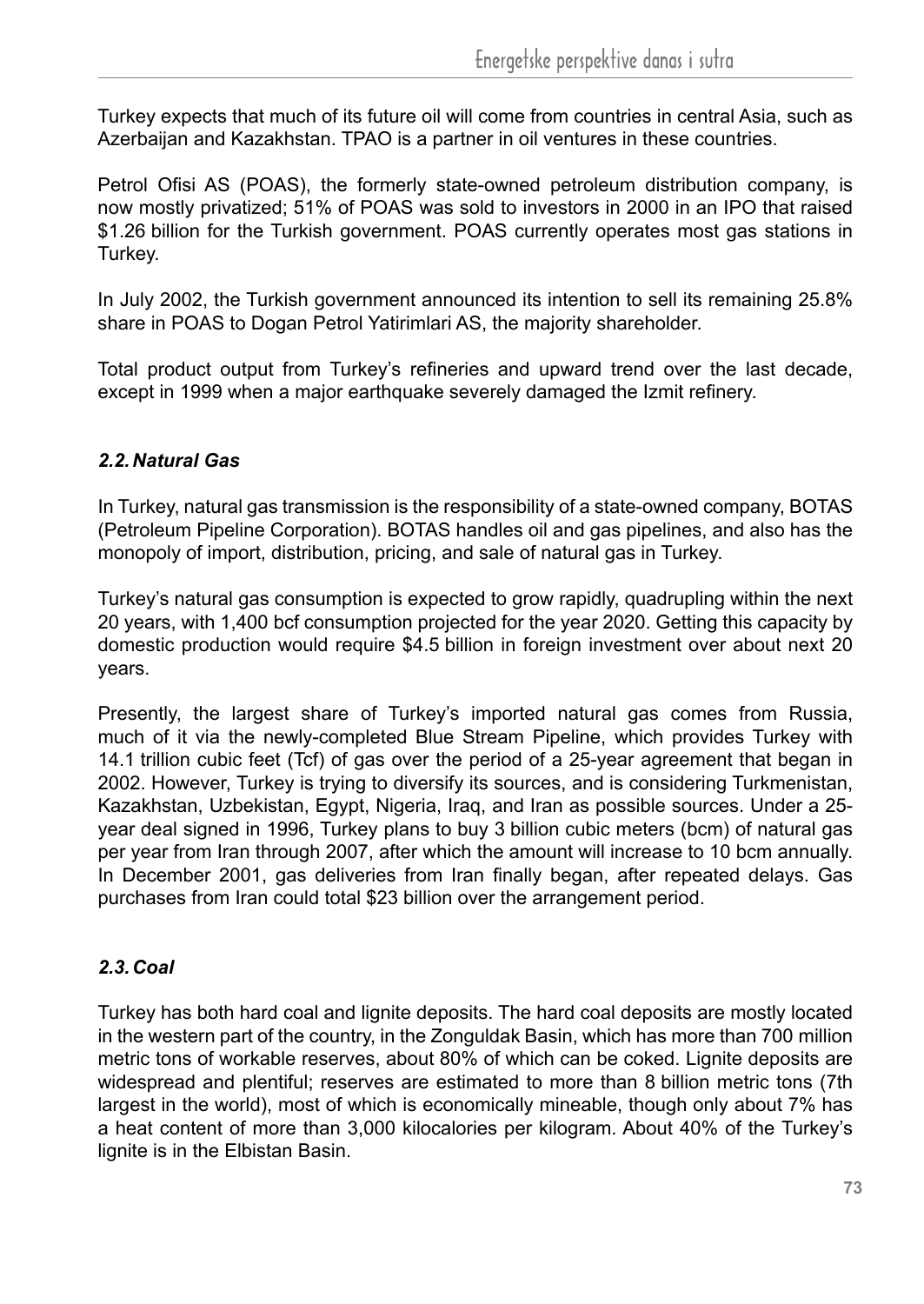The Turkish Hard Coal Institute operates five underground mines in Turkey, and is the only hard coal production entity in the country. The two most important lignite fields in Turkey -- the Afsin-Elbistan and Sivas-Kangal coal fields -- are owned by TEAS and operated by private companies under contract. Even though there is significant production of lignite and some production of hard coal in Turkey, not enough coal is mined to meet the demand. As a result, Turkey imports more than 8.5 million tons of hard coal each year, mostly from Australia, the United States, South Africa, and Russia. Coal is used mainly for electric power, steelmaking, and cement production. About 75% of the Turkey's lignite is used as a fuel source for electric power production.

### *2.4. Hydroelectric and Other Renewable Energy*

### 2.4.1. Hydroelectric Power

Turkey has about 1% of the total world hydroelectric potential. There are many rivers in Turkey and five separate watersheds. The Persian Gulf watershed in eastern Turkey includes the Tigris River (known in Turkey as the Dicle River) and the Euphrates River (known in Turkey as the Firat River), which flow southwest into Iraq and eventually merge and empty into the Bay of Basra at the northern end of the Persian Gulf. The Aras/ Caspian watershed in eastern Turkey includes the Aras River, which flows eastward and whose waters eventually empty into the Caspian Sea. The Black Sea watershed covers much of the northern Turkey, and includes the Turkey's longest river, the Kizilirmak. The Mediterranean watershed covers much of southwestern Turkey, where rivers either flow south to the Mediterranean Sea or west to the Aegean Sea. The fifth watershed covers the region around the Marmara Sea, which includes several smaller rivers.

Devlet Su Isleri (DSI), the General Directorate of State Hydraulic Works, is Turkey's state water agency, and has the responsibility for developing all of water resources in the country.

DSI has the mission of planning, designing, constructing, and operating Turkey's dams and hydroelectric power plants, as well as domestic water and irrigation projects.

Turkey is considered to have a large amount of wind, geothermal, and solar power potential. In January 2001, Turkey announced approval for 17 wind and one geothermal BOT power plants, and in December 2004 the Parliament's Industry and Energy commission approved a draft bill encouraging renewables. Currently, wind power capacity in Turkey is around 19 MW, with units located all over the country. Potential for wind power may be as high as 120,000 MW, with particularly attractive areas for wind power located along Turkey's west coast and in southeastern Anatolia. Solar energy is mainly used for roof-top hot water. Geothermal energy potential is estimated at around 35 GW. In March 2004, the World Bank granted Turkey a \$200 million Energy Reform Loan to encourage the use of renewable energy in the country.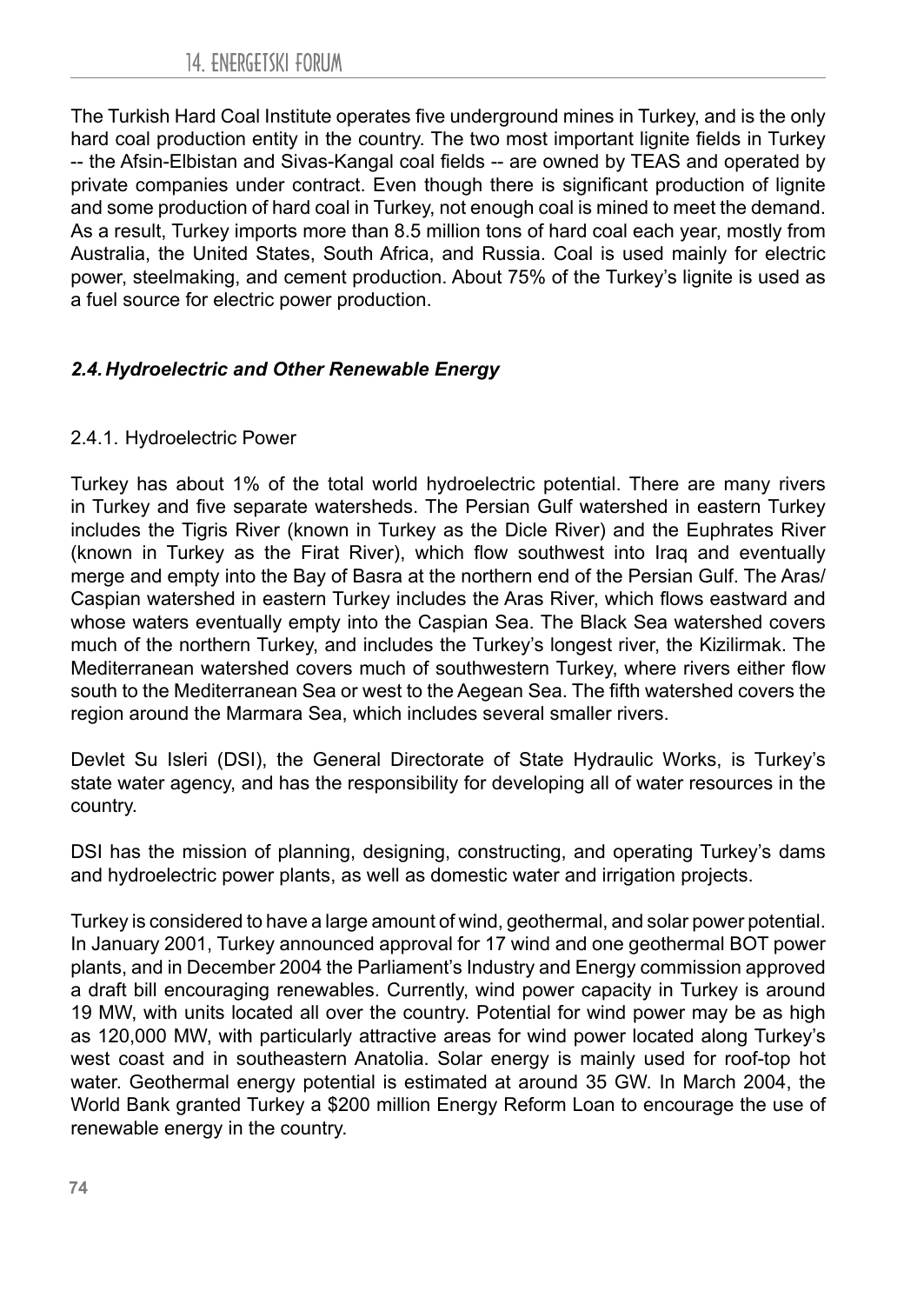### 2.4.2. Wind Energy

Turkey has a considerable potential for electricity generation from wind. A study carried out in 2002 concluded that Turkey theoretically had wind energy potential of nearly 90,000 MWe and an economical wind energy potential of about 10,000 MWe. The most promising region is in northwest Turkey, including the area around the Sea of Marmara.

Turkey is now encouraging the construction of BOT wind power plants by private power developers. The first wind power facility in Turkey, the Ares wind farm, was commissioned in November 1998, and is located near the city of Izmer in western Turkey. That facility has 12 wind turbines with total capacity of 7.2 MWe, and is owned by Gucbirligi Holding, Inc. The Bozcaada wind farm, also near Izmer, went into operation in 2000; it has 17 turbines with total capacity of 10.2 MWe, and is owned by Demirer Holding, Inc.

Turkey has a goal of deriving 2% of its electricity from wind power. In 2000, the Government of Turkey had offered a tender for up to 390 MWe of electricity from wind power. About 25 potential sites for wind power projects had been identified.

### 2.4.3. Geothermal Energy

Turkey has significant potential for geothermal power production, and it possesses oneeighth of the world's total geothermal potential. Much of this potential is of relatively low enthalpy that is not suitable for electricity production but is still useful for direct heating applications.

Turkey presently has one operating geothermal power plant, a 20 MWe facility in the Denizli-Kizildere geothermal field in the southwestern Turkey province of Denizli. The facility includes nine production wells, and also has an integrated liquid carbon dioxide (CO2) and a dry ice factory that can produce a combined total of 40,000 metric tons of the two products per year. Another 20 MWe power production unit is being planned for this facility.

There are six other geothermal fields that have been identified, all in far southwest Turkey that may be suitable for geothermal power production: the Germencik-Aydin field in Aydin Province, the Çanakkale-Tuzla field in Çanakkale Province, the Izmir-Sefirihiser field in Izmir Province, the Aydin-Salvatli field in Aydin Province, the Kutahya-Simav field in Kutahya Province, and the Dikili-Bergama field in Izmir Province.

### 2.4.4. Electric Power

As of early 2004, Turkey had electric power generating capacity of around 32,000 megawatts (MW), and was building another 13,000 MW. With a young and growing population, low per capita electricity consumption, rapid urbanization and generally strong economic growth, Turkey has for nearly two decades been one of the fastest growing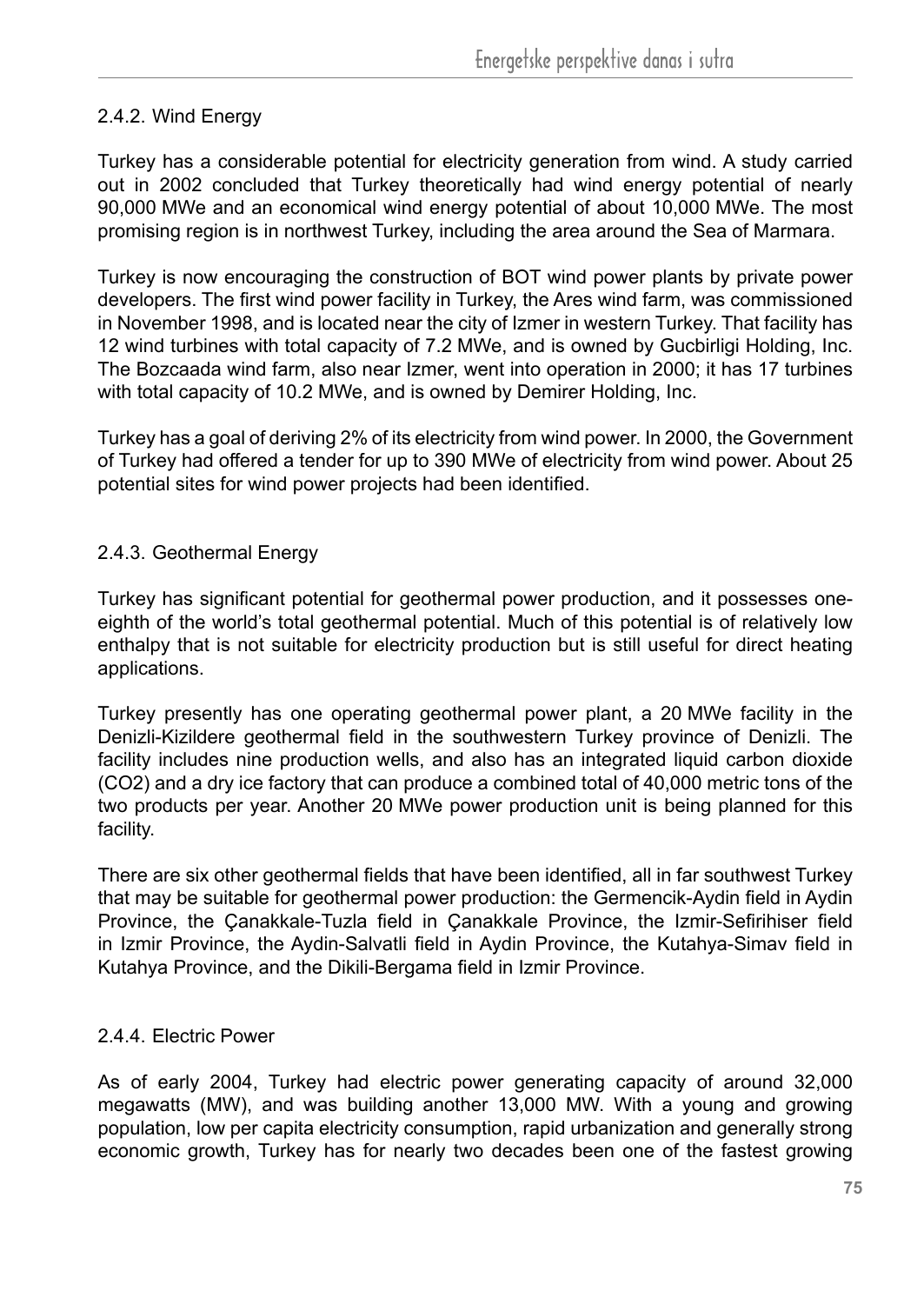power markets in the world. Prior to Turkey's economic difficulties in 2001, projections by Turkey's Electricity Generating and Transmission Corporation (TEAS), a public company which owns and operates 15 thermal and 30 hydroelectric plants generating 91 percent of Turkey's electricity, had indicated that rapid growth in electricity consumption would continue over the next 15 years. Now, though, power demand growth looks much weaker, with demand hit hard by Turkey's 2001 economic crisis, and with a surplus of generating capacity for the time being. Still, the government anticipates the need for significant increase in power generating capacity in the coming years, possibly 54,000 MW by 2020, requiring billions of dollars in foreign investment.

In February 2001, Turkey passed the long-anticipated Electricity Market Law, which paves the way for a free market in power generation and distribution in the country. Among other things, the legislation (which President Sezer signed into law in July 2001) calls for: 1) TEAS to be unbundled into separate generation, distribution, and trade companies; 2) trade and generation companies to be privatized, while transmission remains in the hands of state; and 3) a new regulatory board to be set up which will oversee the Turkish power market, set tariffs, issue licenses, and prevent uncompetitive practices. The new law makes uncertain the fate of dozens of BOT and TOR (transfer-of-operating-rights) power projects. In May 2002, the Energy Ministry put six power plants (Orhaneli, Hamitabat, Catalagzi, Soma A-B, and Ergil) and nine distribution grids on sale, transferring their assets to the country's privatization authority. Overall, however, progress has been slower than expected in implementing the 2001 Law. Current plans for Turkey's power distribution and generation network envisage their privatization by the end of 2006, with the country being divided into 17-20 power distribution areas.

In July 2004, the Turkish government backed off after introducing a draft bill that the World Bank, EU and others criticized for weakening the Turkey's power and gas liberalization program. The bill would have strengthened the role of the Turkish Power Trading Company (TETAS), which owns 84 percent of the sector, and possibly made it easier for the state to acquire BOT power plants.

In addition to increasing domestically generated electricity through construction of new power plants, Turkey is looking outside its borders to help meet the country's growing power demand. In December 2003, for instance, Turkey began importing 300 million kilowatthours (kwh) per year of power from Turkmenistan (via Iran), with plans to double it to 600 million kwh. Reportedly Turkey is paying 3.35 cents per kwh for the power, a lower price than it pays for power imports from Bulgaria. In April 2003, Turkey announced that it was unilaterally terminating power deliveries from Bulgaria, after declaring that Bulgaria had not met its obligations under a 1998 bilateral, 10-year energy agreement. In February 2004, Turkey again stated that it would stop purchases of power from Bulgaria, this time, reportedly, due to Bulgaria's failure to grant highway and dam contracts to Turkish contractors as provided for in a bilateral power trade agreement. Besides Bulgaria and Turkmenistan, Turkey also imports power from Russia (via Georgia) and Iran. In July 2004, Turkey and Greece agreed on a 16-mile-long power line linking the two countries, which will help to further integrate Turkey's power grid with the European network.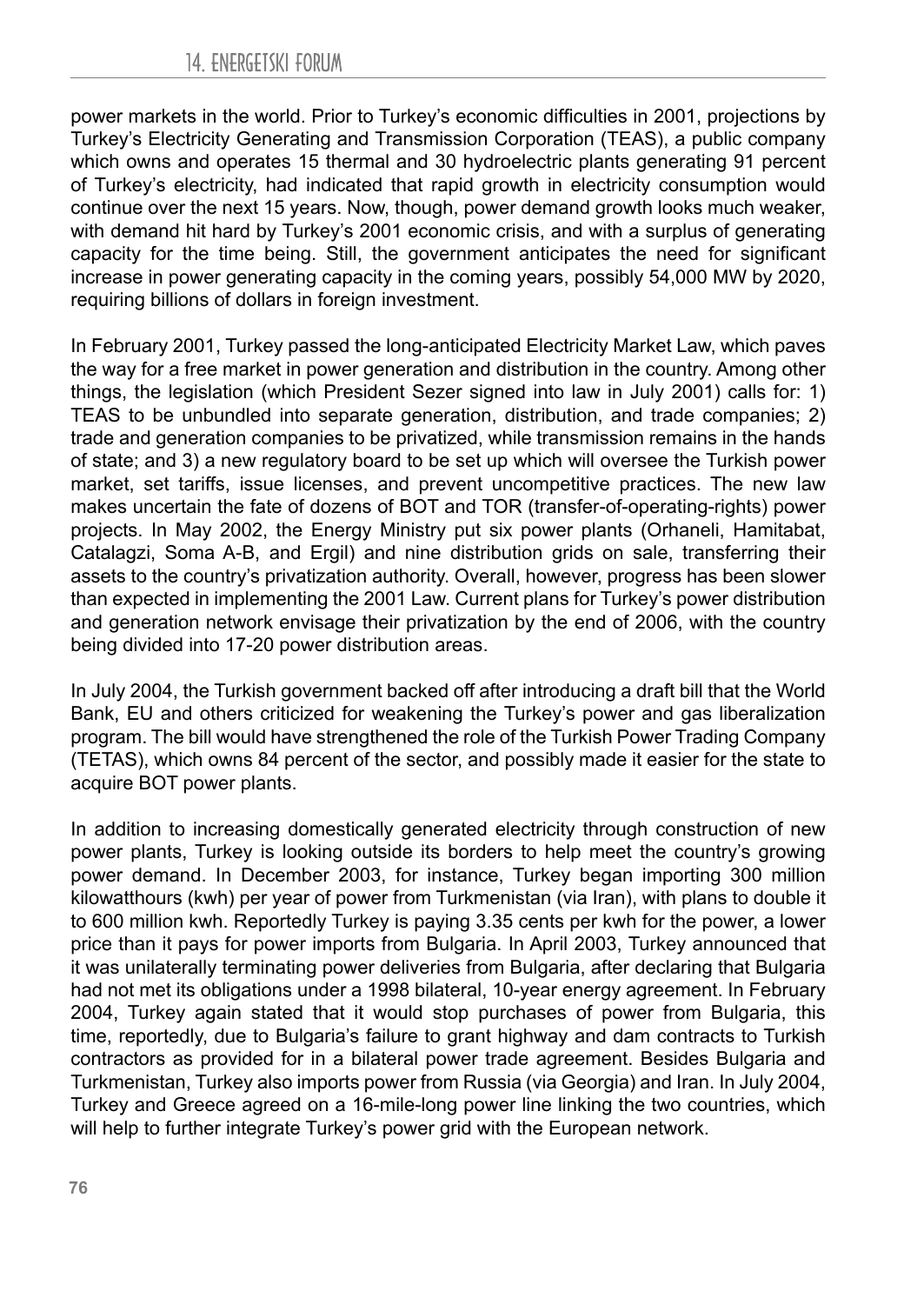Turkey has significant hydroelectric power resources (more than 104 total plants, installed capacity over 10.2 GW), and is developing a great deal more, especially as part of the \$32 billion Southeast Anatolia -- GAP -- hydropower and irrigation project. When completed, GAP, which is considered as one of the most ambitious water development projects ever, will include 21 dams, 19 hydro plants (with around 7.5 GW of power generating capacity), and a network of tunnels and irrigation canals. Major Turkish hydro dams as part of the GAP include: Ataturk (2,400 MW capacity); Karakaya (1,800 MW); Ilisu (1,200 MW; the largest hydro project on the Tigris River, but highly controversial due to environmental concerns); Cizre (240 MW); Silvan/Kayser (240 MW); Hakkari (208 MW); Alpaslan II (200 MW); Batman (198 MW); Konaktepe (180 MW); and Karkamis (180 MW).

Privatization of generation assets is envisaged to start in 2006. The goal entails a further market-opening plan as follows: current market opening of 29% (eligible customers being those consuming more than 7.7 GWh per annum) will gradually be increased until the end of 2011 and with a view to reach 100%. Regarding harmonisation of legistlation, steps have focused on further improvment of implementing legislation of the Electricty Market Law, including licencing and tariffs regulations. The problem of unpaid bills, losses in distribution decreased to an 18.6% level of the electricity generated in 2004 and the target for 2005 is to reduce the loss to around 17.5%.

#### 2.4.5. Nuclear Energy

In July 2000, Turkey canceled its plans for building a 1,400 MWe nuclear power plant at Akkuyu Bay on its Mediterranean coast north of Cyprus. Prior to the cancellation, three international consortia were bidding for the \$2.5 billion contract. The cancellation was directly caused by Turkey's economic situation and the Turkish Treasury Department's refusal to grant a sovereign guarantee for the project. However, there had been much opposition to the project for a variety of reasons, including a significant seismic risk in the area where the power plant was to be sited.

#### 2.4.6. Energy Policy and Regulatıon

In August 1999, the Turkish Parliament passed constitutional amendments by large majorities, which will significantly improve trade and investment.

Eventually, all the units except transport would be privatized. The plan is to sell off 10% of the BOTAS market share each year, leaving only 20% at the end.

Turkey's Electricity Market Law went into effect in March 2001. This law sets up a path toward a free market in power generation and distribution. Under the law, the stateowned Turkish Electricity Generation and Transmission Corporation (TEAS) was split into separate state-owned companies for electricity generation (TEUAS), electricity transmission (TEIAS), electricity distribution (TEDAS), and electricity trade (TETAS). Eventual privatization of the generation and trade companies is expected, but transmission